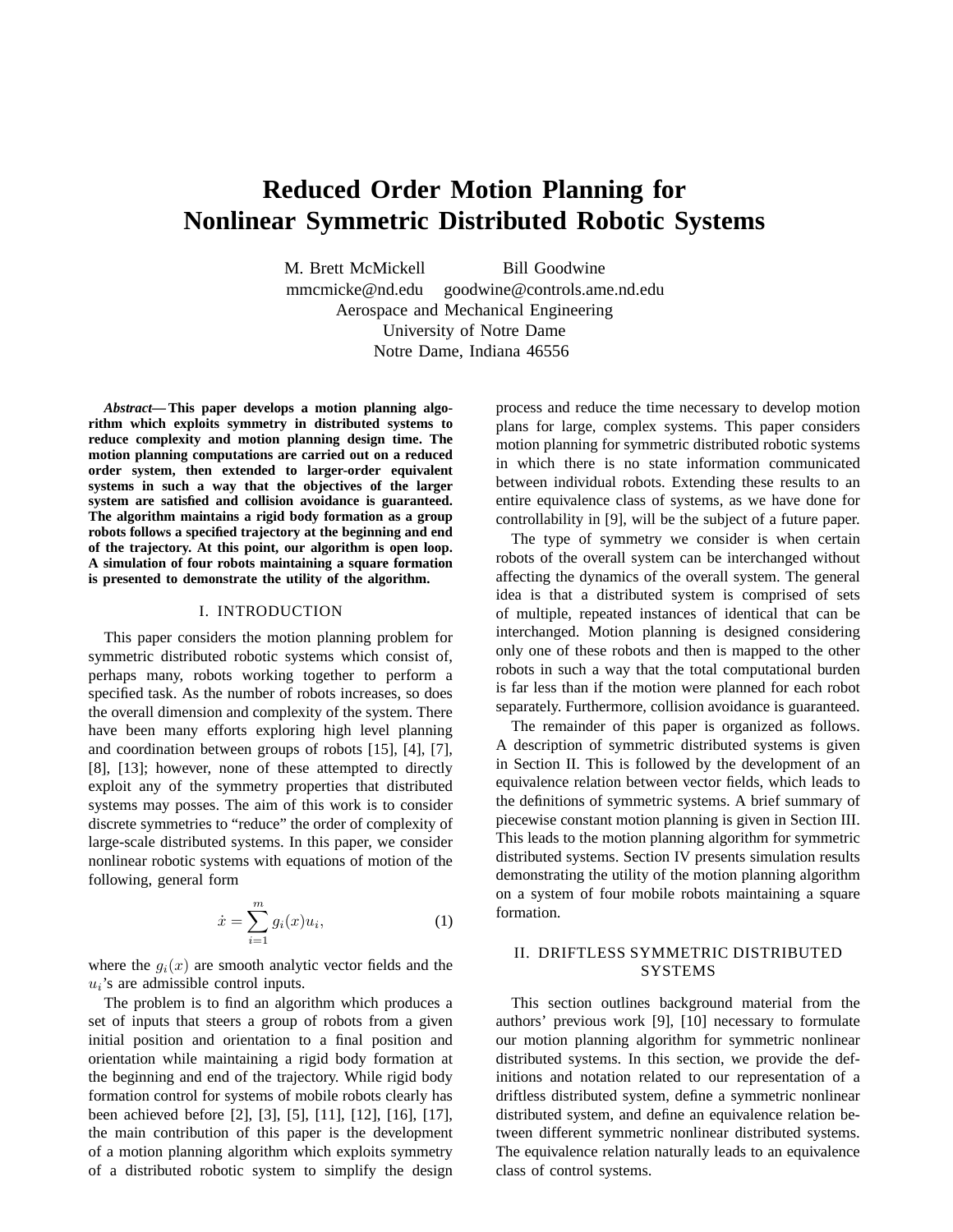# *A. Driftless nonlinear distributed systems*

We will consider smooth analytic driftless systems of the form

$$
\Sigma: \n\dot{x} = g_{1,1}(x)u_{1,1} + g_{1,2}(x)u_{1,2} + \cdots \n\quad (2)
$$
\n
$$
+ g_{2,1}(x)u_{2,1} + g_{2,2}(x)u_{2,2} + \cdots
$$
\n
$$
\vdots
$$
\n
$$
+ g_{n,1}(x)u_{n,1} + g_{n,2}(x)u_{n,2} + \cdots,
$$

for all  $x \in M$  where M is a smooth manifold,  $g_{i,j}$  are smooth analytic vector fields on M.

Since we are considering distributed systems, the system is assumed to be organized into individual robots, corresponding to which are certain vector fields and control inputs. In Equation (2), the first subscript on the  $q$ 's and  $u$ 's identifies the robot to which the vector field and control input corresponds, and the second subscript indexes different vector fields and inputs within that subsystem. Let  $\tilde{g}_i(x)$ , then it represents the *ordered set* of vector fields associated with the *i*th robot, *i.e.*,  $\tilde{g}_i(x) = \{g_{i,1}, g_{i,2}, \ldots\}.$ 

We assume that  $M$  is partitioned into a set of  $m$  regular submanifolds,  $M_i$ , such that  $M$  is the Cartesian product of the  $M_i$ , *i.e.*,  $M = \prod_{i=1}^m M_i$ . Each submanifold  $M_i$ represents a *subsystem* or *robot* of the distributed system. In this paper, each  $M_i$  would represent the configuration space for robot i in the system and  $\{u_{i,1}, u_{i,2}, \ldots\}$  would be the control inputs for that robot.

## *B. Symmetric nonlinear distributed systems*

Now we will consider what it means for a nonlinear distributed system to be symmetric. Recall from the introduction that the motivating idea is that there is a subset of individual robots that can be interchanged without changing the dynamics of the overall team of robots. Mathematically this will be represented by the fact that vector fields from various robots will, in some sense, be equivalent. Since the vector fields from different robots are defined on different spaces, we need a definition of equivalence which is more than just requiring that they be 'identical'.

DEFINITION II.1 *Two vector fields, g<sub>1</sub></sub> And g<sub>2</sub> are <i>equivalent, denoted*  $g_1 \sim g_2$ , *if there exists a diffeomorphism,*  $\psi : M \mapsto M$ *, such that* 

 $\psi_* q_1 = q_2,$ 

*where*  $\psi_*$  *is the push forward of*  $\psi$ *,* 

$$
\psi_*g(x) = T\psi \circ g \circ \psi^{-1}(x),
$$

*and* T *is the usual tangent operation (see [1]).*

The definition of vector field equivalence applies to general submanifolds without any assumptions regarding the relationship between the coordinate systems defined on different robots; however, often each robot is parameterized identically so that the diffeomorphism,  $\psi$ , in Definition II.1 is a simple permutation of states.

Since typically equivalence is determined by a permutation of coordinates, we first review the symmetric group and it's action on a set. Recall that the symmetric group of order p!, denoted  $S_p$ , is the group of permutations of p objects. A permutation of a set  $X = \{1, \ldots, p\}$  is a one-to-one mapping of  $X$  onto itself. Such a permutation  $\rho$  is written,

$$
\rho = \left( \begin{array}{cccc} 1 & 2 & \cdots & p \\ k_1 & k_2 & \cdots & k_p \end{array} \right),
$$

which represents that 1 is mapped to  $k_1$ , 2 is mapped to k2, *etc*. The following example further illustrates vector field equivalence.

EXAMPLE II.2 Consider a system of five robots where each robot is parameterized by one state and let  $q_2$  and  $g_3$  be given by,

$$
g_2(x) = \begin{bmatrix} x_1 \\ \cos x_2 \\ x_2 + 1 \\ 0 \\ x_2 x_5 \end{bmatrix}, \quad g_3(x) = \begin{bmatrix} x_1 \\ x_3 x_2 \\ \cos x_3 \\ x_3 + 1 \\ 0 \end{bmatrix}
$$

and,

$$
\psi: M \mapsto M
$$

defined by

$$
\psi(x_1, x_2, x_3, x_4, x_5) = (x_1, x_5, x_2, x_3, x_4),
$$

which corresponds to interchanging robot 2 with node 3. Also,  $\psi$  is related to  $\rho \in S_4$  where

$$
\rho = \left( \begin{array}{rrrr} 1 & 2 & 3 & 4 & 5 \\ 1 & 3 & 4 & 5 & 2 \end{array} \right),
$$

where the  $x_1$  coordinate is fixed and coordinates  $x_2, \ldots, x_5$  are mapped according to  $\rho$ . The inverse mapping is

$$
\psi^{-1}(x_1, x_2, x_3, x_4, x_5) = (x_1, x_3, x_4, x_5, x_2).
$$

Invariance of a system with respect to interchanging robot 2 and 3 requires that

$$
\psi_* g_2 = g_3
$$
 and  $\psi_*^{-1} g_3 = g_2$ .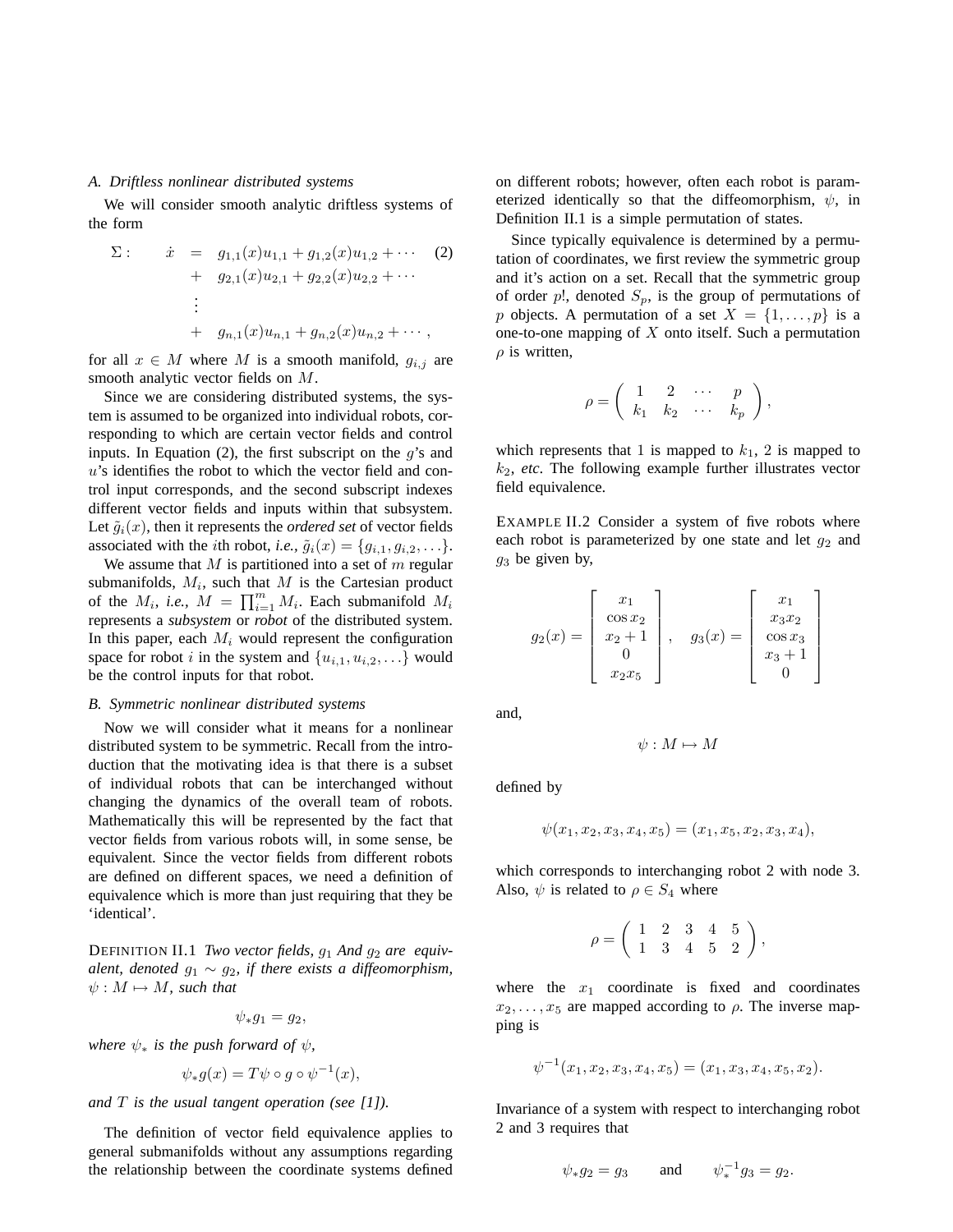In detail,

$$
\psi_* g_2(x_1, x_2, x_3, x_4, x_5)
$$
\n
$$
= T\psi \circ g_2 \circ \psi^{-1}(x_1, x_2, x_3, x_4, x_5)
$$
\n
$$
= T\psi \circ g_2(x_1, x_3, x_4, x_5, x_2)
$$
\n
$$
= T\psi \circ \begin{bmatrix} x_1 \\ \cos x_3 \\ x_3 + 1 \\ 0 \\ x_3 x_2 \end{bmatrix}
$$
\n
$$
= \begin{bmatrix} 1 & 0 & 0 & 0 & 0 \\ 0 & 0 & 0 & 0 & 1 \\ 0 & 1 & 0 & 0 & 0 \\ 0 & 0 & 1 & 0 & 0 \\ 0 & 0 & 0 & 1 & 0 \end{bmatrix} \begin{bmatrix} x_1 \\ \cos x_3 \\ x_3 + 1 \\ 0 \\ x_3 x_2 \end{bmatrix}
$$
\n
$$
= \begin{bmatrix} x_1 \\ x_3 x_2 \\ \cos x_3 \\ x_3 + 1 \\ 0 \\ 0 \end{bmatrix}
$$
\n
$$
= g_3(x).
$$

A similarly straight-forward computation shows that  $\psi_*^{-1} g_3(x) = g_2(x).$ 

Given an equivalence relation among vector fields, we now define a symmetric nonlinear distributed system.

DEFINITION II.3 *Let a symmetry orbit,* O*, be subset of p robots in*  $\Sigma$ *, let* **F** *be the subset of*  $\Sigma$  *containing*  $n - p$ *fixed robots, and let*  $\rho \in S_p$ *. The system*  $\Sigma$  *is a symmetric nonlinear distributed system if*

$$
\tilde{g}_i \sim \tilde{g}_{\rho(j)}
$$
  $\forall i \in \{1, \ldots, p\} \text{ and } \forall \rho \in S_p,$ 

*where* g˜<sup>i</sup> *is the ordered set of driftless vector fields corresponding to robot* i *in* O*.*

# III. NONLINEAR MOTION PLANNING FOR SYMMETRIC SYSTEMS

The motion planning algorithm developed in this paper is an extension of piecewise constant motion planning algorithm from [6]. A complete description of this motion planning algorithm is beyond the scope of this paper, so only an outline will be provide in this section. This section also provides a method for ensuring that there are no collisions between robots.

#### *A. Piecewise motion planning*

Piecewise constant motion planning works exactly for systems whose controllability Lie algebra is nilpotent, *i.e.,* there exists a  $k > 0$ , such that  $[g_{i_1},..., [g_{i_{p-1}}, g_i],...] =$  $0, \forall p > k$  and for all vector fields  $g_i$ . For systems that are not nilpotent, the method provides only an approximate solution and explicit error bounds on the resulting error are given in [6].

The basic idea of piecewise continuous motion planning is to decompose the desired trajectory into multiple subtrajectories along vector fields which, when evaluated at a point, form a basis for the tangent space of the configuration space. For underactuated systems, the basis will contain motion in the directions of a Lie brackets. Recall, a Lie bracket in coordinates is given by

$$
[g_1, g_2] = \frac{\partial g_2}{\partial x_i} g_1(x) - \frac{\partial g_1}{\partial x_i} g_2(x).
$$

Motion in a Lie bracket direction can be approximated using the following four segment flow,

$$
\phi_{[g_1,g_2]}^t(x_0) = \phi_{-g_2}^{\sqrt{t}} \circ \phi_{-g_1}^{\sqrt{t}} \circ \phi_{g_2}^{\sqrt{t}} \circ \phi_{g_1}^{\sqrt{t}}(x_0)
$$
 (3)

where  $\phi_g^t(x_0)$  represents the flow along the vector field g for time t starting at point  $x_0$ . Using basis vector fields, any smooth trajectory can be represented by the *Chen-Fleiss series*,

$$
S_t(q) = e^{h_s(t)B_s}e^{h_{s-1}(t)B_{s-1}}\cdots e^{h_2(t)B_2}e^{h_1(t)B_1}, \quad (4)
$$

where  $[h_1, \ldots, h_s]$  are functions know as *Phillip Hall coordinates*,  $B_1, \ldots, B_s$  are *Phillip Hall basis elements*, and  $S$  is the series representation of a given trajectory. Phillip hall basis elements are related to the original system and their Lie brackets and are chosen such that the the basis elements are full rank over the desired trajectory.

The Chen-Fliess series satisfies the following differential equation, referred to as the *formal differential extended system*,

$$
\dot{S}(t) = S(t)(B_1v_1 + \dots + B_sv_s), \tag{5}
$$

where  $v_1, \ldots, v_s$  are fictitious inputs. The inputs are referred to as fictitious because they are inputs associated with basis vector fields and may not be available to the actual system.

By differentiating Equation 4 and equating it to Equation 5, we can solve for the  $\dot{h}$ 's in terms of the fictitious inputs, which results in a ordinary differential equation,

$$
\dot{h} = Q(h)v, \quad h(0) = 0,\tag{6}
$$

where  $Q(h)$  is a coefficient matrix in terms of the Phillip Hall coordinates. The solution of this differential equation represents the evolution of the system in response to the fictitious inputs.

#### *B. Motion planning for symmetric distributed systems*

Motion planning for a nonlinear symmetric system of p robots in  $\mathbb{R}^{m \times p}$  using rigid body formation is accomplished as follows. Let each robot consist of  $n$ states, where  $n > m$ . First, determine a rotation matrix  $R(wt) \in SO(m)$  such that  $R(wT)$  produces the desired final orientation of the rigid formation, where  $w$  is the rotational velocity of the rigid formation. Next, choose a trajectory,  $q(t) \in C^1$ , connecting the initial center of the formation to a desired final center for a given  $t \in [0, T]$ . This can be done using any  $C^1$  function. Note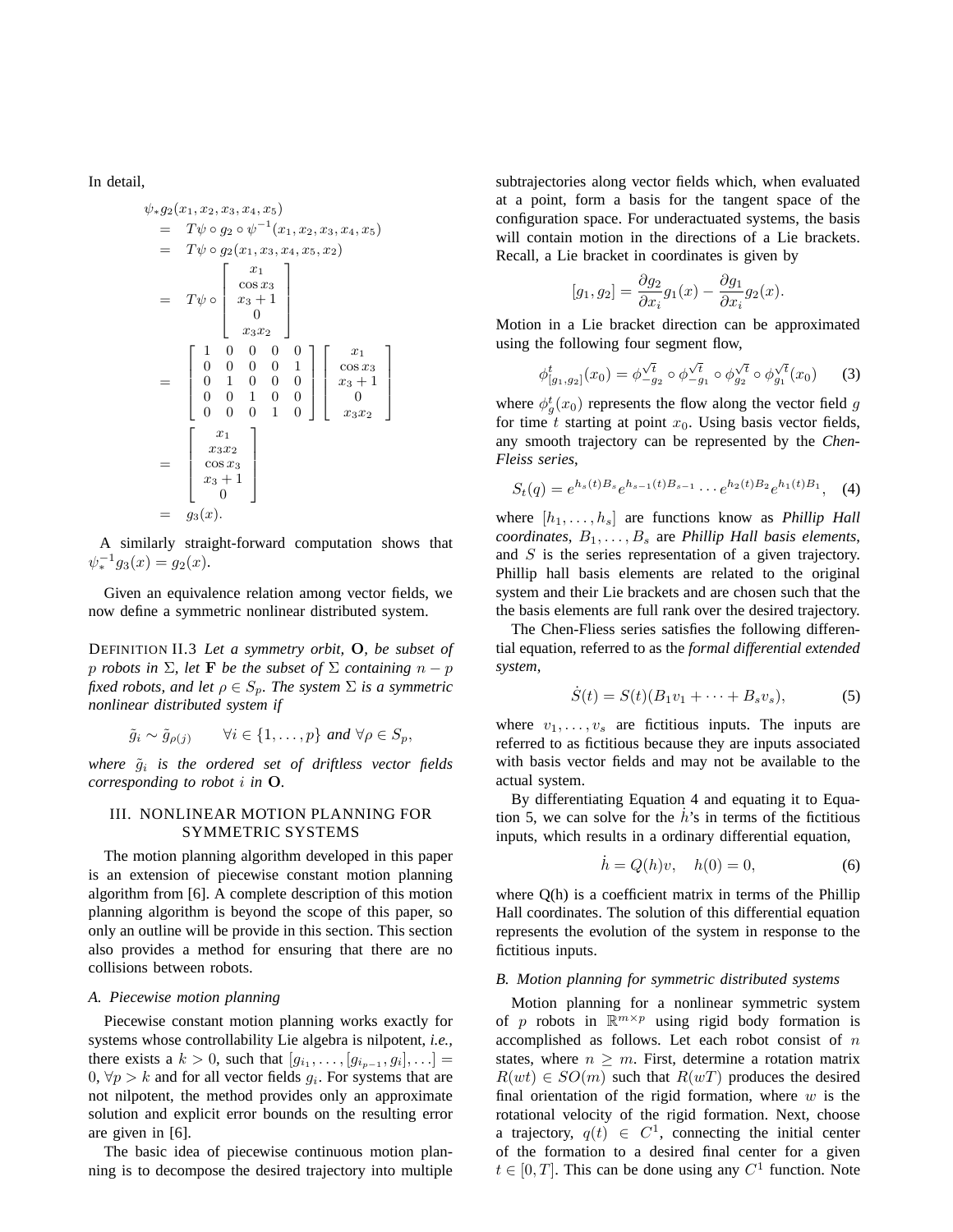that  $q(t) \in \mathbb{R}^m$ . Therefore, the trajectory of a robot i in the rigid body is given by,

$$
p_i(t) = R(wt)P_i + q(t),\tag{7}
$$

where  $P \in \mathbb{R}^n$  is the initial starting position of robot i relative to the center of the formation. The rigid formation uniquely determines the position of each robot, but it does not constrain the robot's orientation. Let  $r(t) \in C^1$ describe the changing orientation of the robots. The rigid body trajectory for robot  $i$  can be written as,

$$
\gamma_i(t) = A(wt)\hat{P}_i + \hat{q}(t) + \hat{r}(t),
$$

where  $\hat{P}$  is the robot i's initial state (position and orientation) with respect to the center of the rigid body,  $A(wt)$ is an augmented rotation given by,

$$
A(wt) = \left[ \begin{array}{cc} \mathbf{R}(wt) & 0 \\ 0 & 1 \end{array} \right],
$$

 $\hat{q}(t)$  is an augmented trajectory given by,

$$
\hat{q}(t) = \left[ \begin{array}{c} q(t) \\ 0 \end{array} \right],
$$

and  $\hat{r}(t)$  is given by,

$$
\hat{r}(t) = \left[ \begin{array}{c} 0 \\ \mathbf{r}(t) \end{array} \right].
$$

Taking the derivative of the trajectory, we find

$$
\dot{\gamma}_i(t) = \dot{A}(wt)\hat{P}_i + \dot{\hat{q}}(t) + \dot{\hat{r}}(t).
$$

Select s linearly independent Phillip Hall basis elements,  ${B_1, \ldots, B_s}$ , and determine the corresponding fictitious inputs. To do this, define an ordered matrix  $C$  composed of all the linearly independent vector fields,

$$
\tilde{C}(\gamma_i(t)) = [g_1(\gamma_i(t)), g_2(\gamma_i(t)), \dots, g_s(\gamma_i(t))].
$$

Recall that some of the  $g_i$ 's will be Lie brackets between vector fields in the original system. The basis elements were chosen so they have full rank over the entire trajectory. Therefore,  $\tilde{C}$  is invertible. The fictitious inputs for robot  $i$  are given by,

$$
v_i = \tilde{C}^{-1}(\gamma_i(t))\dot{\gamma}_i(t).
$$

where  $v = [v_1, \dots, v_n]^T$ . The Phillip Hall coordinates corresponding to the fictitious inputs are determined by solving Equation 6 and the initial condition  $h(0)=0$ . This gives the control inputs for the extended system. Inputs in the extended system that are associated with motion in a Lie bracket direction are approximated using Equation 3.

The motion plan for developed for this robot can now be extended to other equivalent robots using the following Proposition.

PROPOSITION III.1 Let  $\Sigma$  be a robotic system containing p *robots, such that,*  $\Sigma$  :  $\dot{x} = g_1(x)u_1 + \cdots + g_n(x)u_n$ . If Σ *is symmetric distributed system, then the Phillip hall coordinates of any two robots,* i *and* j*, in the symmetry orbit of the system with a desired trajectory given by Equation 7, are related by,*

$$
\dot{h}_i = Q(h)v_i = Q(h)(\psi_* \tilde{C}_j(\psi(\gamma_j(t))))^{-1} \psi_* \dot{\gamma}_j(t).
$$
 (8)

Proof: Consider the trajectory given by Equation 7 for two robots,  $i$  and  $j$ , which are in the symmetry orbit. Let  $\Sigma_i$  :  $\dot{x}_i = g_1(x_i)u_1 + \cdots + g_m(x_i)u_n$  and  $\Sigma_j$  :  $\dot{x}_j =$  $f_1(x_i)u_1 + \cdots + f_m(x_i)u_n$  trajectories of the two system are related by the diffeomorphism,  $\psi$ , such that

$$
\gamma_i(t) = \psi(\gamma_j(t)) \implies \dot{\gamma}_i(t) = \psi_* \dot{\gamma}_j(t).
$$

Let  $\tilde{C}_i$  be the ordered matrix of vector fields corresponding with system  $\Sigma_i$ . The ordered matrices of vector fields,  $\tilde{C}$ , are also related by the diffeomorphism,

$$
\tilde{C}_i(\gamma_i(t)) = \psi_* \tilde{C}_j(\psi(\gamma_j(t))) \n= [\psi_* f_{k_1}(\psi(\gamma_j(t))), \dots, \psi_* f_{k_m}(\psi(\gamma_j(t)))],
$$

which implies that  $\tilde{C}_i^{-1}(\gamma_i(t)) = (\psi_* \tilde{C}_j)^{-1}(\psi(\gamma_j(t))).$ Therefore, the fictitious inputs,  $v_i$ , are also related through the diffeomorphism,

$$
v_i = \tilde{C}_i(\gamma_i(t))^{-1} \dot{\gamma}_i(t)
$$
  
= 
$$
(\psi_* \tilde{C}_j(\psi(\gamma_j(t)))^{-1} \psi_* \dot{\gamma}_j(t).
$$

Diffeomorphisms are natural with respect to Lie brackets, *i.e*,

$$
[\psi_*f, \psi_*g] = \psi_*[f, g],
$$

which implies that if system  $\Sigma_i$  is nilpotent of order k, then  $\Sigma_i$  is also nilpotent of order k. Therefore,  $Q_i(h)$  =  $Q_i(h) = Q(h)$ . Therefore,

$$
\dot{h}_i = Q(h)v_i = Q(h)(\psi_* \tilde{C}_j(\psi(\gamma_j(t)))^{-1} \psi_* \dot{\gamma}_j(t).
$$

#### *C. Collision avoidance*

The overall approach is to decompose the complete trajectory into subtrajectories that are small enough to ensure there is no collision in the system. Since we are considering small motions, we will consider the system locally in  $\mathbb{R}^n$ . For the trajectory,  $\gamma$ , given in Equation 7 for  $t \in [0, T]$ , let  $\mathcal{R}_i = \min_{t \in [0, T]} ||\gamma_i(t) - \gamma_j(t)||$ , such that  $i \neq j$ , *i.e.* the closest any robot gets to robot i while following the trajectory. Also, let  $\Delta_i = ||\gamma_i(T) - \gamma_i(0)||$ . Consider a linear trajectory  $\Gamma_i(t) = \gamma_i(0) + t(\gamma_i(T))$  $\gamma_i(0)$  connection the initial position to the final position. Recall, the fictitious inputs are calculated by solving  $\dot{\gamma}_i(t) = [g_1(\gamma_i(t)), \dots, g_s(\gamma_i(t))]v_i$ . Applying this to the linear trajectory,  $\Gamma_i(t)$ , we find

$$
\|\dot{\Gamma}_i\| = \|\gamma_i(T) - \gamma_i(0)\| < \| [g_1(\gamma_i(t)), \dots, g_s(\gamma_i(t))] \| \|v_i\|.
$$

From this equation, we find that the fictitious inputs are bounded by a constant,  $\alpha_i$ , *i.e.*,  $||v_i|| < \alpha_i ||\dot{\Gamma}_i|| = \alpha_i \Delta_i$ .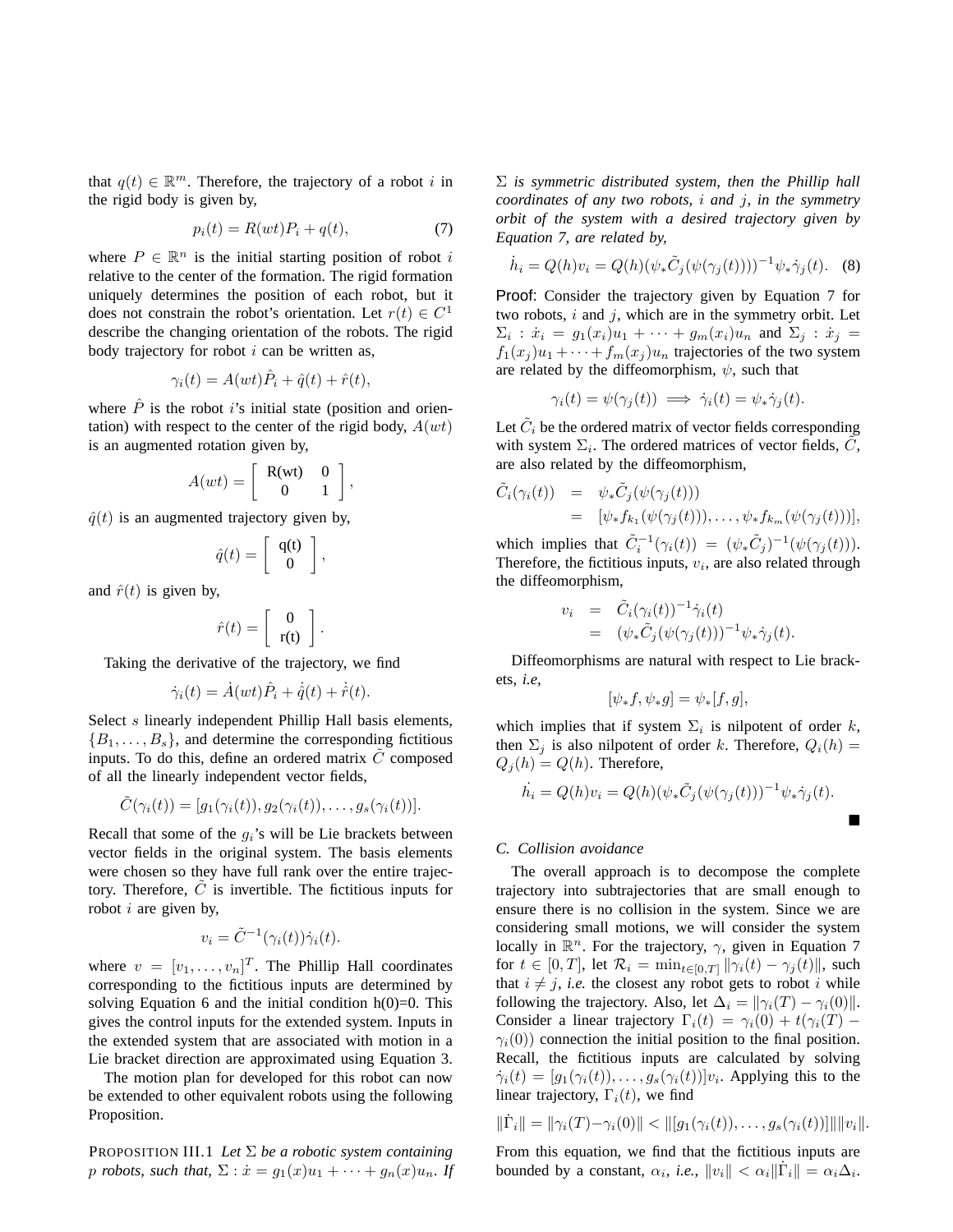By construction of the real inputs from the fictitious inputs,  $||u|| < \alpha_i \Delta^{1/k}$  where k is the order of the highest Lie bracket needed to make  $\tilde{C}$  full rank. Let  $x_{i,\max} = \max_{t \in [0,T]} ||x_i(t) - \gamma_i(0)||$  denote the flow that is maximally distant from the starting point. Note, this is not necessarily  $\gamma_i(T)$ . Now, pick a ball,  $\mathcal{B}_i$  of radius  $\mathcal{R}_i$ centered at the initial point. Let  $\eta_i$  be the maximum norm of all the first order vector fields for all points in the ball  $\mathcal{B}_i$ . The distance,  $||x_{i,\text{max}} - \gamma_i(0)||$  is necessarily bounded by the sum of the norms of each individual flow associated with one real control input,  $u_{i,j}^l$ . That is,

$$
||x_{i,\max} - \gamma_i(0)|| \le \sum_l \sum_j ||\int_0^1 g_l u_{i,j}^l dt||.
$$

We know,  $||u_i^l|| \leq \alpha_i \Delta_i^{1/k}$  and  $||g_l(x)|| \leq \eta_i$  for all  $x_i$ . Therefore,

$$
||x_{i,\max} - \gamma_i(0)|| \le \sum_l \sum_j \eta_i \alpha_i \Delta^{1/k},
$$

and since  $\Delta_i = ||\gamma_i(T) - \gamma_i(0)||$ , by choosing the desired final point close enough to the stating point, the robots will not collide. Because  $\Delta_i$  is raised to the power of  $1/k$ , if k is large, then  $\Delta_i$  may need to be exceedingly small. This approach is very conservative and the appropriate step length may best be identified experimentally.

## IV. EXAMPLE

Consider a group of four simple robotic unicycles each described by [14],

$$
\begin{bmatrix} \dot{x} \\ \dot{y} \\ \dot{\theta} \end{bmatrix} = \begin{bmatrix} \cos \theta \\ \sin \theta \\ 0 \end{bmatrix} u_1 + \begin{bmatrix} 0 \\ 0 \\ 1 \end{bmatrix} u_2 \qquad (9)
$$

where  $u_1$  is the linear velocity input and  $u_2$  is the angular velocity input. All robots are identically parameterized, so the diffeomorphism,  $\psi$ , is simply a translation mapping.

The robots are initially in a square formation centered about the origin a distance of unity apart. The robots are to follow a linear path,  $q(t) = [t, t, 0]^T$  for a time  $t \in [0, 1]$ with the orientation of the square rotating by an angle  $\pi$ . The initial and final points are illustrated in Figure 1 (a).

Motion planning is done on one robot and then extended to the other robots. Equation 9 describing the mobile robots is not nilpotent; however, it is nilpotentizable (see [6]). Using inputs,

$$
u_1 = \frac{1}{\cos(\theta)} w_1
$$
  
\n
$$
u_2 = \cos^2(\theta) w_2,
$$
\n(10)

the system becomes

$$
\begin{bmatrix} \dot{x} \\ \dot{y} \\ \dot{\theta} \end{bmatrix} = \begin{bmatrix} 1 \\ \tan \theta \\ 0 \end{bmatrix} w_1 + \begin{bmatrix} 0 \\ 0 \\ \cos^2 \theta \end{bmatrix} w_2,
$$

which is nilpotent of order 2. The motion plan for the transformed systems using piecewise constant inputs will be exact. Solving equation 6 for the desired motion, we find that the Phillip Hall coordinates for the ith robot are,

$$
\begin{bmatrix} h_{1i}^k \\ h_{2i}^k \\ h_{3i}^k \end{bmatrix} = \begin{bmatrix} \cos(\pi t)P_{1i}^0 + \sin(\pi t)P_{2i}^0 + t - P_{1i}^k \\ 0 \\ -\sin(\pi t)P_{1i}^0 + \cos(\pi t)P_{2i}^0 + t - P_{2i}^k \end{bmatrix},
$$

where  $P_1^0 i$  and  $P_2^0 i$  are the initial x and y positions of the ith robot, respectively. The desired motion is greater than the maximum collision bound, so the motion must be divided into segments. Each segment,  $i$ , of robot  $i$  has different h values denoted  $h_i^k$ . Since the state of the robots changes with each step, we denote the starting state at the kth segment of the motion as  $P_i^k$ . For example, the initial state of robot 1 is  $P_1^0 = [-1, 1, 0]^T$ , so the corresponding Phillip Hall coordinates for the initial step are,

$$
\begin{bmatrix} h_{11}^0 \\ h_{21}^0 \\ h_{31}^0 \end{bmatrix} = \begin{bmatrix} -\cos(\pi t) + \sin(\pi t) + t + 1 \\ 0 \\ \sin(\pi t) + \cos(\pi t) + t - 1 \end{bmatrix}.
$$

After determining the motion plan for a robot  $j$ , the motion plan is extended to the other robots using Proposition III.1. The resulting Phillip hall coordinates for the ith robot are,

$$
\begin{bmatrix} h_{1i}^k \\ h_{2i}^k \\ h_{3i}^k \end{bmatrix} = \begin{bmatrix} \cos(\pi t)\psi(P_{1j}^0) + \sin(\pi t)\psi(P_{2j}^0) + t - \psi(P_{1j}^k) \\ 0 \\ -\sin(\pi t)\psi(P_{1j}^0) + \cos(\pi t)\psi(P_{2j}^0) + t - \psi(P_{2j}^k) \end{bmatrix}
$$

.

Figure 1 displays a simulation of the four robots. Figure 1 (a) displays the robots initial and final positions shown as 'o' and 'x', respectively. Figure 1 (b)-(e) show the motion during each of the four subtrajectories necessary to move to final position without a collision. The complete motion plan for the mobile robotic system is given in Figure 1 (f). Note, the maximum step size determined by the collision bound given in Section III-C is conservative. The step size for this example was computed experimentally.

## V. CONCLUSIONS AND FUTURE WORK

A motion planning algorithm for nonlinear symmetric systems that exploits the symmetry of a system has been developed. The algorithm is based on piecewise constant inputs [6], which is exact for nilpotent systems. A bound on the maximum step size is provide that ensures the motion is collision free. A simulation of a group of mobile robots was used to demonstrate the utility of this algorithm.

The motion plan developed in this paper is for noninteracting symmetric robots. Future work is directed toward removing this restriction and developing a motion planning algorithm for symmetric distributed systems that can be designed on a "reduced order" equivalent system. We are also exploring a more general formation control which would consider time-varying formations. Furthermore, we are experimentally testing motion control algorithms on a group of small distributed robots.